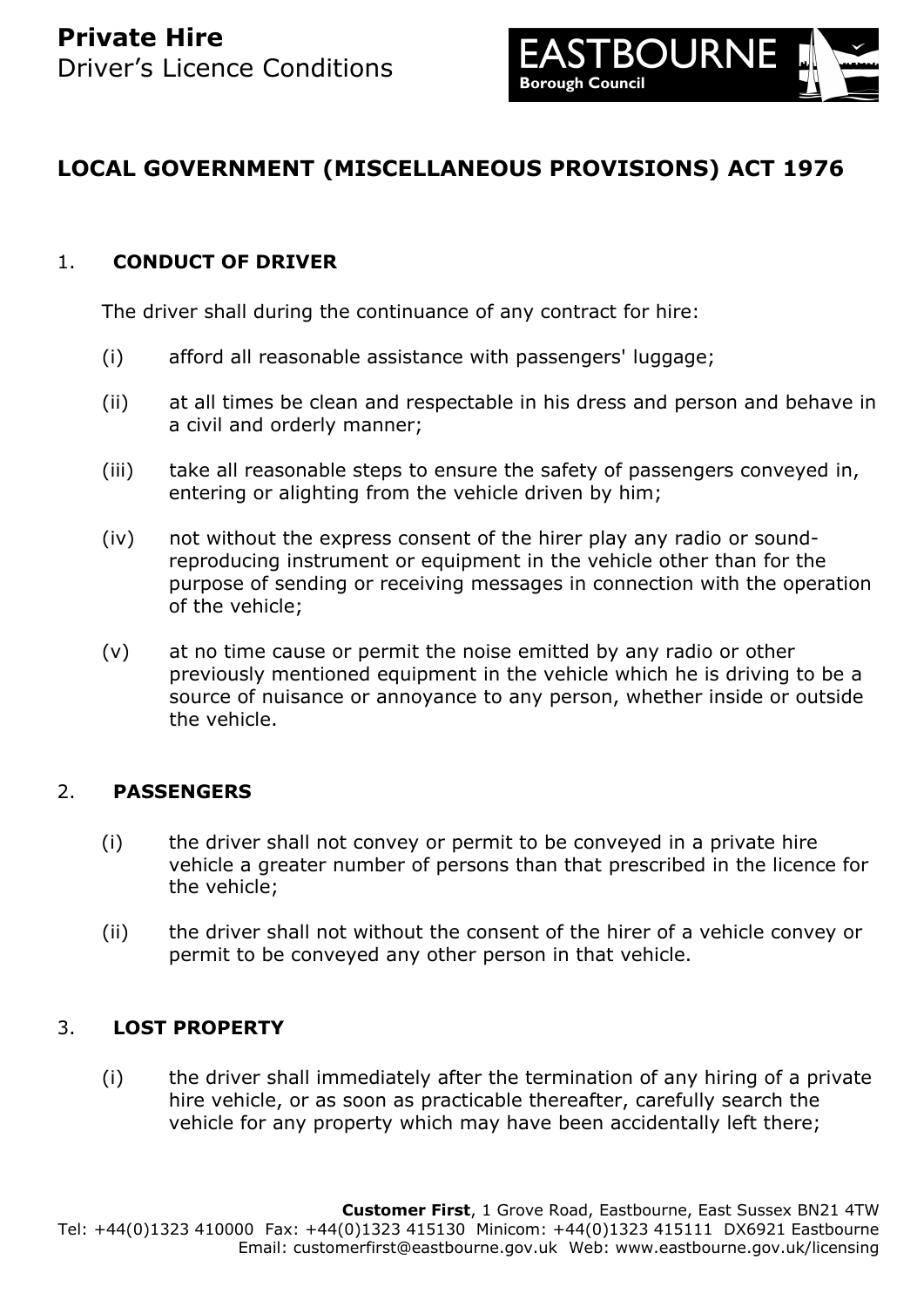(ii) if any property accidentally left in a private hire vehicle by any person who may have been conveyed therein is found by or handed to the driver within twenty-four hours, if the property is not sooner claimed by or on behalf of its owner, deliver any such property to the Police Station at Eastbourne and shall leave it in the custody of a Police Officer thereon receiving a receipt for it.

#### 4. **WRITTEN RECEIPTS**

The driver shall if requested by the hirer of a private hire vehicle provide him with a written receipt for the fare paid.

### 5. **ANIMALS**

The driver shall not during the continuance of any contract for hire convey in a private hire vehicle any animal belonging to or in the custody of himself or the proprietor or operator of the vehicle.

### 6. **PROMPT ATTENDANCE**

The driver of a private hire vehicle shall, if he is aware that the vehicle has been hired to be in attendance at an appointed time and place or he has otherwise been instructed by the operator or proprietor of the vehicle to be in attendance at an appointed time and place, punctually attend at the appointed time and place, unless delayed or prevented by sufficient cause.

### 7. **NO WAITING ON HACKNEY CARRIAGE STANDS**

The driver of a private hire vehicle shall in no circumstances cause or permit the vehicle to wait on any hackney carriage stand at any time.

### 8. **SOLICITING CUSTOM**

The driver of a private hire vehicle shall not solicit custom or otherwise hold out his vehicle as being available for hire.

### 9. **COPY OF CONDITIONS**

The driver shall at all times when driving a private hire vehicle upon any contract for hire carry with him a copy of these conditions and shall make it available for inspection by the hirer or any other passenger on request.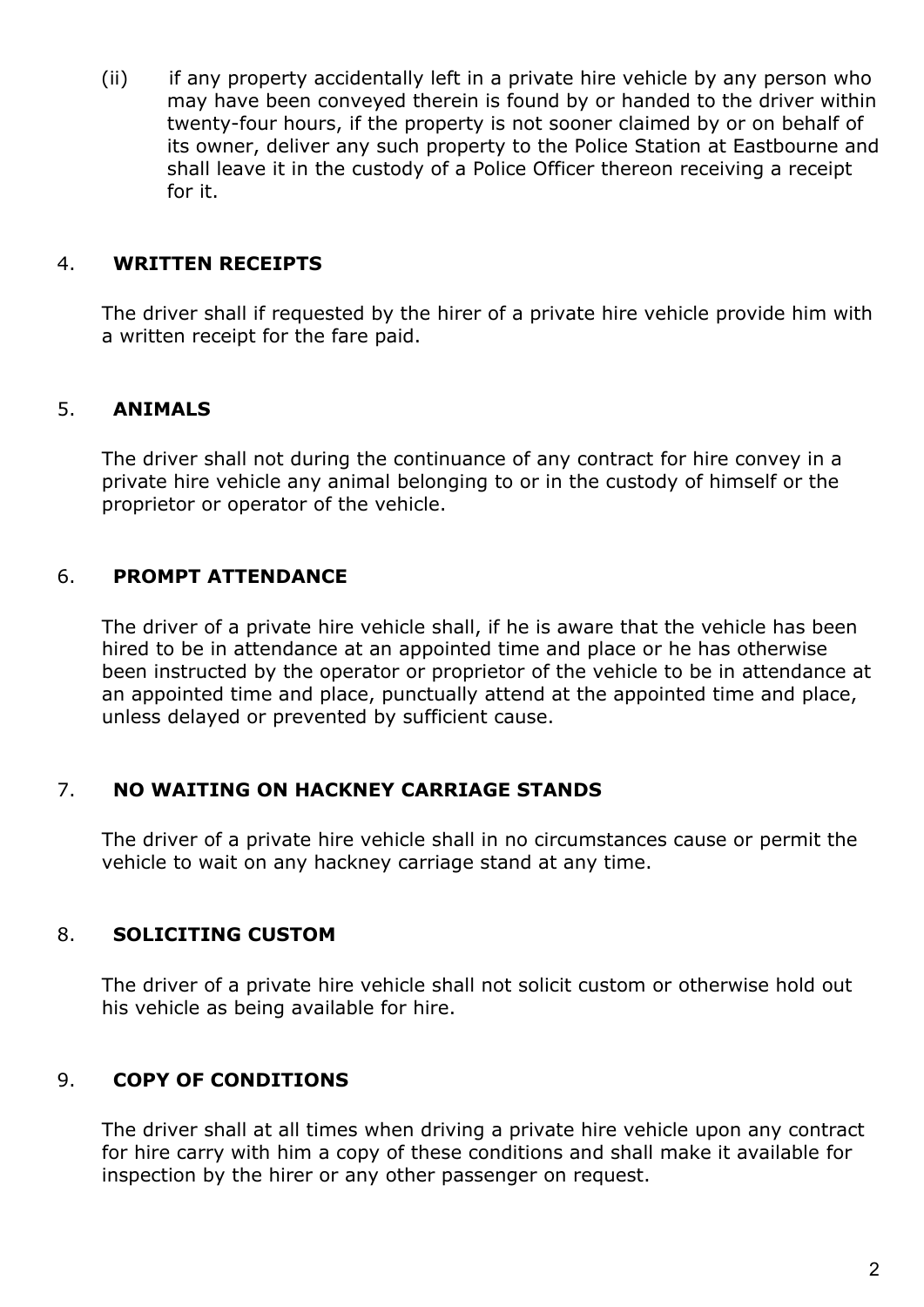## 10. **DEPOSIT OF LICENCE**

If the driver is permitted or employed to drive a private hire vehicle of which the proprietor is someone other than himself he shall before commencing to drive that vehicle deposit a photostat copy of his licence with that proprietor for retention by him until such time as the driver ceases to be permitted or employed to drive the vehicle or any other vehicle of his.

### 11. **TAXIMETER**

If a private hire vehicle being driven by the licensed driver is fitted with a taximeter, the driver shall not cause the fare recorded thereon to be cancelled or concealed until the hirer has had a reasonable opportunity of examining it and paid the fare.

### 12. **FARES TO BE DEMANDED**

The driver shall not demand from any hirer of a private hire vehicle a fare in excess of any previously agreed for that hiring between the hirer and the operator or:

- (i) if the vehicle is fitted with a taximeter and there has been no previous agreement as to the fare, the fare shown on the face of the taximeter; or
- (ii) if the vehicle is not fitted with a taximeter and there has been no previous agreement as to the fare, the fare as shown on the operator's tariff card displayed in the vehicle.

### 13. **CHANGE OF ADDRESS**

The driver shall notify the Council in writing of any change of his address during the period of the licence within seven days of such change taking place.

### 14. **CONVICTIONS**

The driver shall, within seven days, disclose to the Council in writing details of any convictions imposed on him during the period of the licence.

### 15**. RETURN OF BADGE**

The driver shall upon expiry (without immediate renewal), revocation or suspension of this licence forthwith return to the Council the driver's badge issued to him by the Council when granting this licence.